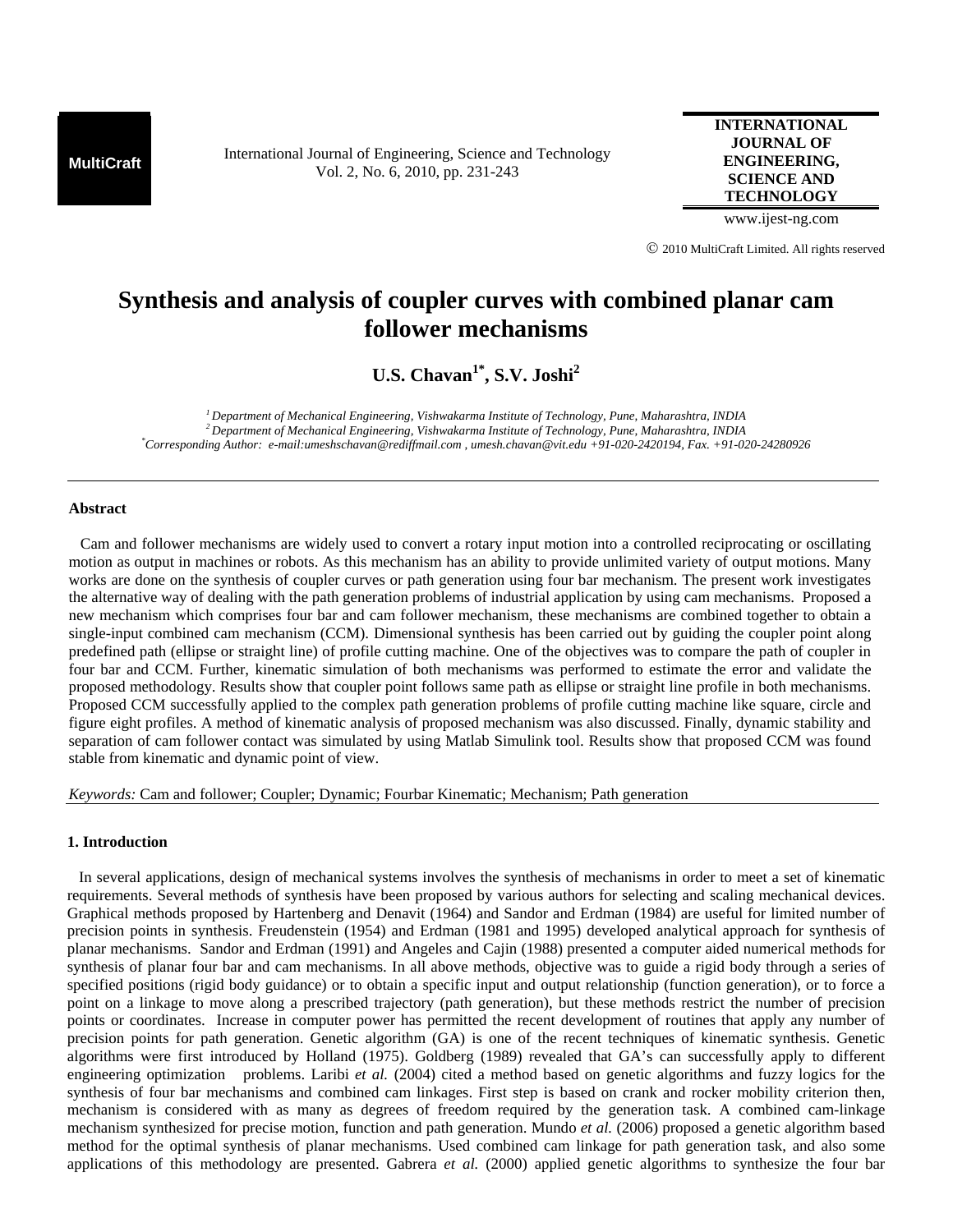mechanisms for path generation problem. Objective function was to minimize distance between coordinates of prescribed and designed. Lampein (2003) described the genetic algorithms for optimize the cam mechanisms, and then this analogy is applied to synthesize the automotive valve trains. The work presented by Fang (1994) deals with solution methods of optimal synthesis of planar mechanisms. A searching procedure is based on evolutionary techniques that are genetic algorithms. Problems of four-bar mechanisms are used to test the method. Singh and Kohli (1981) cited the existence of cam-linkage mechanisms for motion and path generation; used the complex loop closure method and the envelope theory to define a general approach for the synthesis of combined cam-linkage systems for exact path or motion generation. Sadler and Yang (1990) proposed a method of dynamic optimization of cam-linkage mechanisms. Recently Ullah and Kota (1991), Saggere and Kota (2001) and Smith and Ye (2005) used an analytical approach to the design of mechanical systems, where planar linkages are combined with a cam for driving an oscillating roller follower. Saxena (2005) and Kunjur and Krishnamurthy (1997) presented genetic algorithm approach to synthesize the mechanisms, also shown some results obtained by evolutionary techniques. These methods define a starting population that is improved by approximations of design variables. Gen and Cheng (2000) applied genetic algorithms to different engineering optimization problems. Also usefulness of this approach and advantages over the conventional optimization methods are mentioned. Different methods of kinematic analysis of planar mechanisms are described by Ghosh and Malik (2002) and Shigley and Uicker (1980). This analysis is very essential to study the motion of various links of a mechanism. Norton (2002) and Chen (1982) studied synthesis, analysis and dynamics of cam mechanisms. Cam mechanism can generate complex coordinated movements, relatively compact and easy to design. Recently Hafez and Su (2010) discussed the Synthesis of a slider-crank fourbar linkage is presented whose coupler point traces a set of predefined task points. There are at most 558 slider-crank four-bars in cognate pairs passing through any eight specified task points. The problem is formulated for up to eight precision points in polynomial equations. Umesh *et al.* (2010) presented Synthesis of coupler curves with combined planar cam follower mechanisms by genetic algorithm. Synthesis and path generation by single input combined cam mechanism using genetic algorithm was presented. Also this method applied to the complex path generation problem.

 The objective of this work is to propose a novel CCM and a method of precise path generation with infinite number of precision points. Combine the conventional four bar and cam-follower mechanisms to obtain a CCM and dimensional synthesis. Then estimate the error in path generation by CCM and four bar. Finally carry out the kinematic and dynamic simulation to verify the stability of CCM by considering the various cases of cutting profiles or shapes. The paper is organized as follows; it presents a detailed literature survey in this field in the recent period. From the literature survey the main objectives were formed. Profile of coupler curves were defined, a four bar mechanism for dimension synthesized and combined with cam follower mechanism to get CCM. Subsequently to validate CCM different curves were generated. Then kinematic and dynamic competence of the developed CCM has been discussed.

### **2. Formulation of a coupler curves**

 Four bar is a kinematic equivalent mechanism of profile cutting machine. As coupler point defines the path of cutter, it is essential to guide this point along a desired cutting profile. Here, objective was to generate different coupler curves or cutting profiles such as an ellipse, square, circle and 8 shapes. Precision points (coordinates or target points) of elliptical shape is defined in Table I

> Table I. Precision points Precision points  $x_1$ : 28, 29, 33, 38, 44, 50,  $\overline{57, 63, 68, 74}$ , 77,79,79,78, 75, 70, 65, 59, 53, 45, 41, 35, 30, 27, 26, 25, 28 Precision points : 11, 12, 15, 18, 24, 32, 34, 41, 47, 53, 58, 62, 64.5, 65.5, 65, 63, 60, 55, 49, 42, 36, 29, 24, 19, 15, 13, 11

 Dimensional synthesis of four bar mechanism has been carried by guiding coupler point along this pre defined shape. Synthesis was done without violating Grashoff's condition (Denavit, 1964, Sandor and Erdman, 1984 and 1991, Freudenstein, 1954 and Erdman, 1995 and 1981). As per Grashoff's criterion of crank and rocker (fourbar), summation of shortest and longest link length always less than the summation of remaining two link length. Constraint in dimensional synthesis was Grashoff's condition. Dimensions of four bar mechanism shown in Fig.1, were obtained by genetic algorithm (Goldberg, 1989, Laribi *et al*., 2004, Mundo *et al*., 2006, Gabrera *et al.,* 2000, Lampein, 2003, Fang, 1994, Saxena 2005, Kunjur and Krishnamurthy, 1997).

#### **3. Synthesis of combined cam mechanism - CCM**

 Aim was to guide a coupler point along an elliptical path, defined by a set of 27 precision points; this specific path generation problem was the interest of industrial profile cutting machine. Two independent parameters  $(x, \text{ and } y)$  are set for each configuration of the mechanism. It means control two independent parameters of each precision configuration. Therefore, the generation task requires a two DOF (degrees of freedom) mechanism (Laribi *et al*., 2004, Mundo *et al*., 2006, Gabrera *et al.* 2000).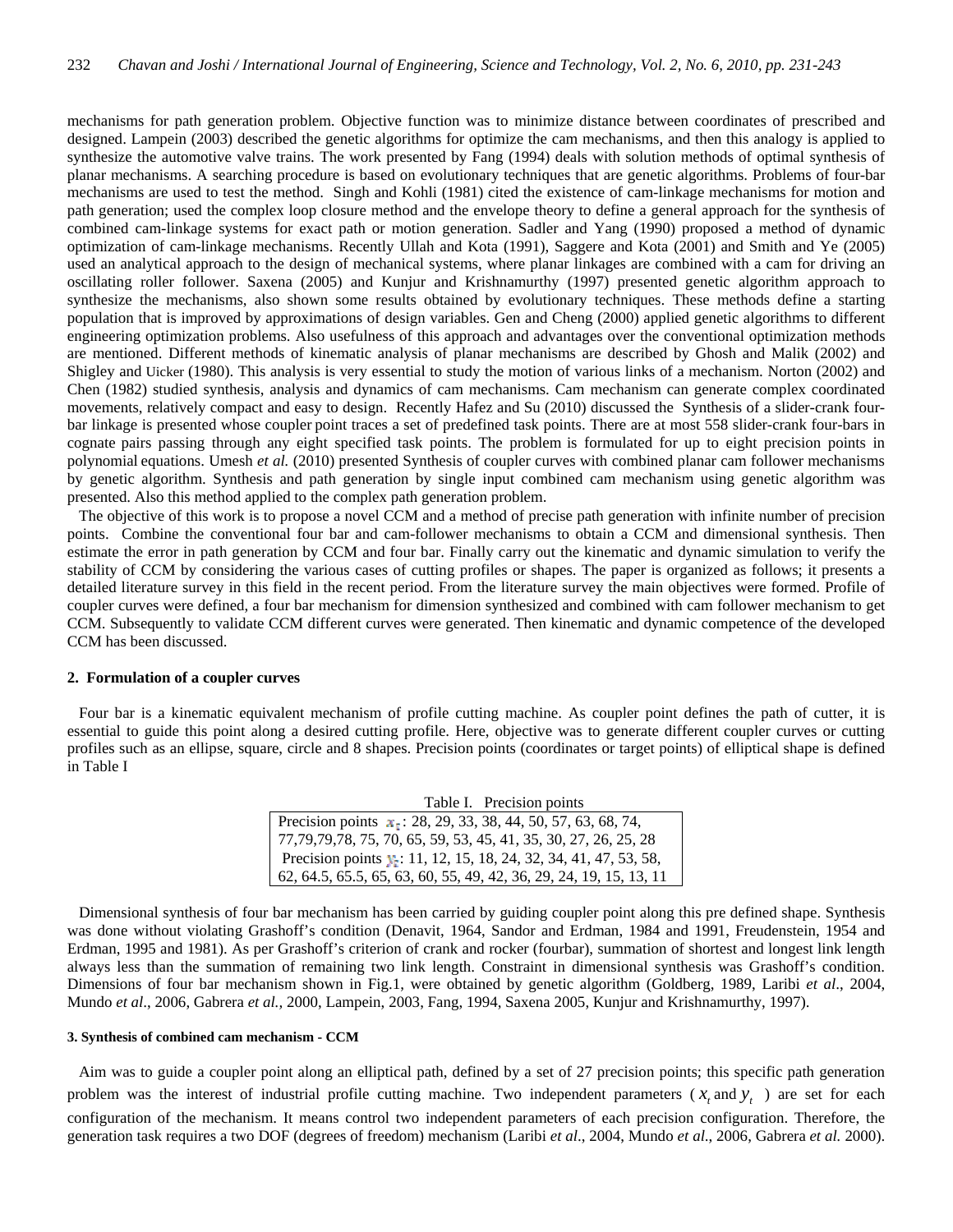To get two DOF mechanisms, four bar (Fig.1) has been used by adding slider at the pair 'E'. A two DOF mechanism is shown in a Fig.2 where the slider displacement *s* is added to the crank rotation  $\theta_2$  as a second independent parameter, it allows the coupler point 'T' precisely follow the predefined coupler curves shapes.



Figure 1. Crank and rocker four bar mechanism

Loop closure equation of fourbar mechanism

 $r_1 + r_2 + r_3 + r_4 = 0$  (1)  $s + r_2 + r_3 + r_4 = 0$  (2) Loop closure equation of fourbar-slider

$$
se^{i\theta_1} + r_2 e^{i\theta_2} + r_3 e^{i\theta_3} + r_4 e^{i\theta_4} = 0
$$
\n(3)

$$
r_2 \cos \theta_2 + r_3 \cos \theta_3 + r_4 \cos \theta_4 = s \tag{4}
$$

$$
r_2 \sin \theta_2 + r_3 \sin \theta_3 + r_4 \sin \theta_4 = 0 \tag{5}
$$





From a mechanical point of view, the required correlation between *s* and  $\theta_2$  can be performed by synthesizing a cam follower mechanism, in which the rotational input is  $\theta_2$  itself and translational output represented by *s*. Cam profile was synthesized on the basis of slider displacement (Singh and Kohli, 1981, Sadler and Yang, 1994, Ullah and Kota, 1997, Ye and Smith, 2005). Solve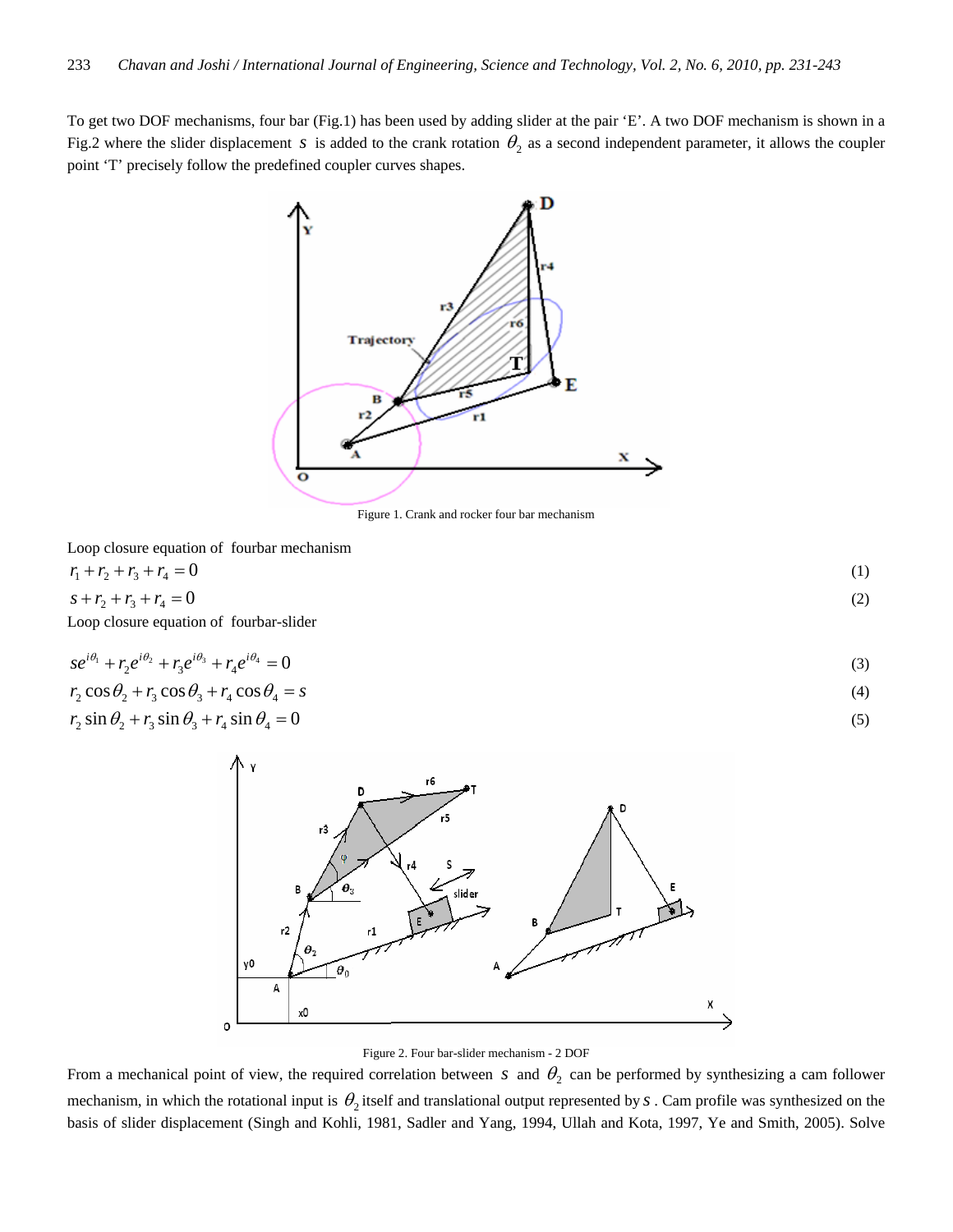equations (1-5) for the variables  $\theta_2$ ,  $\theta_3$ ,  $\theta_4$ , s using Matlab programming. Linkage dimensions and precision positions are same as of four bar mechanism. Input  $\theta_2$  and slider displacement  $\epsilon$  plotted in a Fig.3. Cam profile can be obtained by inverse kinematic from slider displacement. Cam profile for elliptical shape is shown in Fig.4. For industrial application one DOF mechanisms are more useful and economical. Therefore, to reduce the DOF of the mechanism (Fig.2) to one, crank was replaced by cam and slider as a follower. The independent parameters made dependent on cam follower motion. The consequent proposed combined cam mechanism (CCM) is represented in Fig.5. Pair 'B', where the cam and coupler are connected, 'A' being their center of rotation and 'E' was a sliding pair.



Figure 3. Slider displacement positions (*s*)

Synthesized four-bar mechanism satisfies Grashoff's criteria and offers a good performance. Same configuration was combined with cam and follower for generating the coupler curves. Dimensions obtained by Matlab programming, maximum displacement of follower  $s_{\text{max}} = 203.2812 \text{mm}$ , lowest position of follower  $s_{\text{min}} = 139.3103 \text{mm}$  Stroke  $h = s_{\text{max}} - s_{\text{min}} = 63.9707 \text{mm}$ . Basecircle radius of cam  $s_{\text{min}}$  and a maximum pressure angle of  $28^{\circ}$ .



Figure 5. Proposed combined cam mechanism (CCM)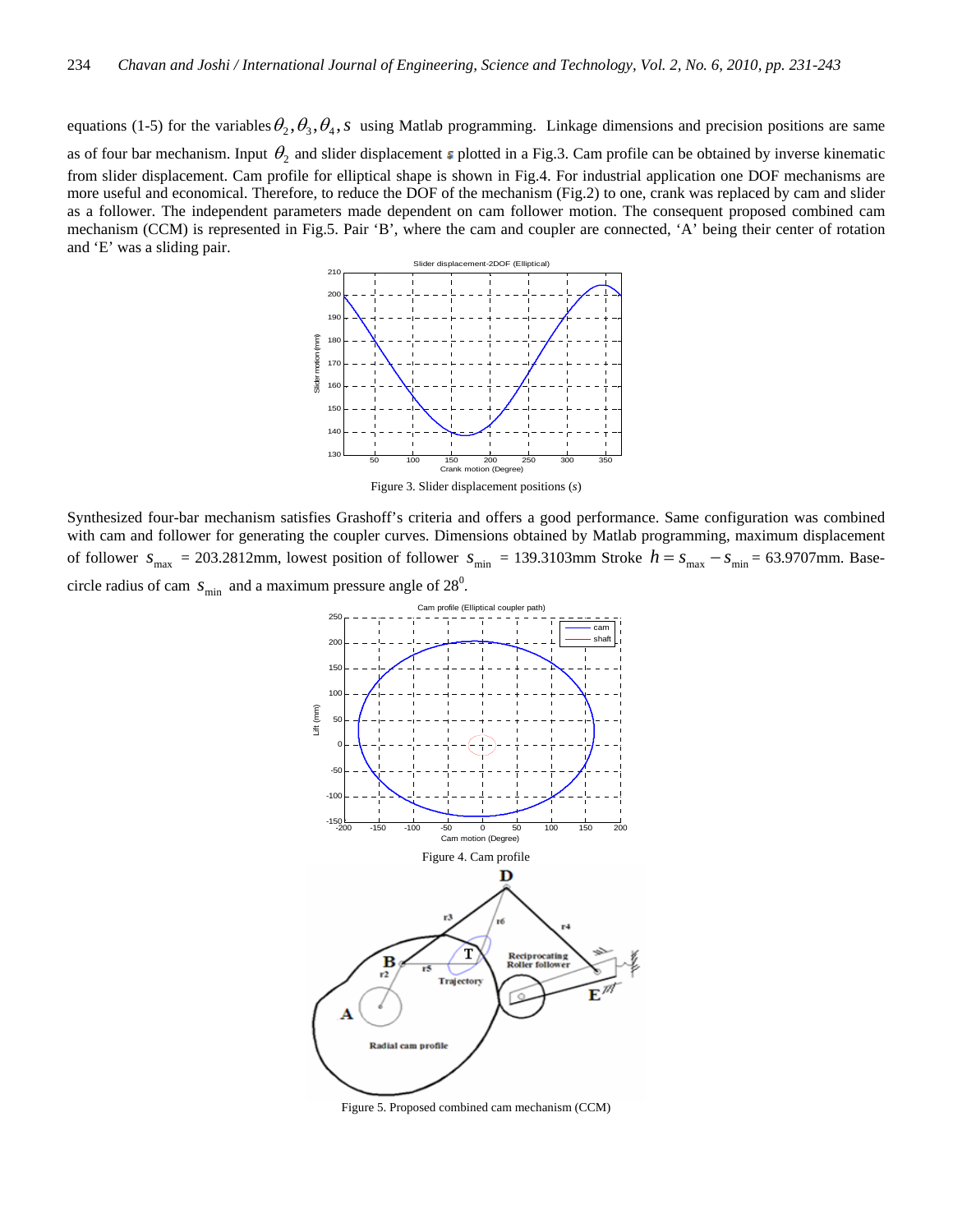#### **4. Results and discussion on generation of coupler curves**

*Ellipse:* Generated by both mechanisms as shown in a Fig.6. Kinematic simulation result shows that coupler point passes through the all precision points that have been specified by the elliptical path. Total structural error with respect to precision points in proposed CCM in  $x_t$  ( $c_x$ ) 2.8231 and  $y_t$   $c_y$ ) -2.6 and global error was 0.0497736. This error value is within acceptable limit (Laribi *et al*., 2004, Mundo *et al*., 2006). Therefore proposed CCM found suitable for path generation applications.



Figure 6. Path of coupler point

*Complex path generation:* To validate the application of this proposed methodology, some cases are simulated.

*Straight line:* Fig.7 shows straight line generated by four bar and CCM. It is observed that total error occurred in  $x$ , and

*y*<sub>*t*</sub> coordinates were 0.00089 and 0.015 respectively, which are within acceptable limit.

*Square and 8 or double circle profile:* For square and double circle coupler curves, only multi DOF mechanisms are suitable (Laribi *et al*., 2004). But in proposed method one DOF CCM generated these curves. This is shown in Figs.8-9 respectively and corresponding slider displacement and cam profiles are shown in appendix Fig. A1toA4. From above discussion it is worth to say that CCM is more useful for industrial application.

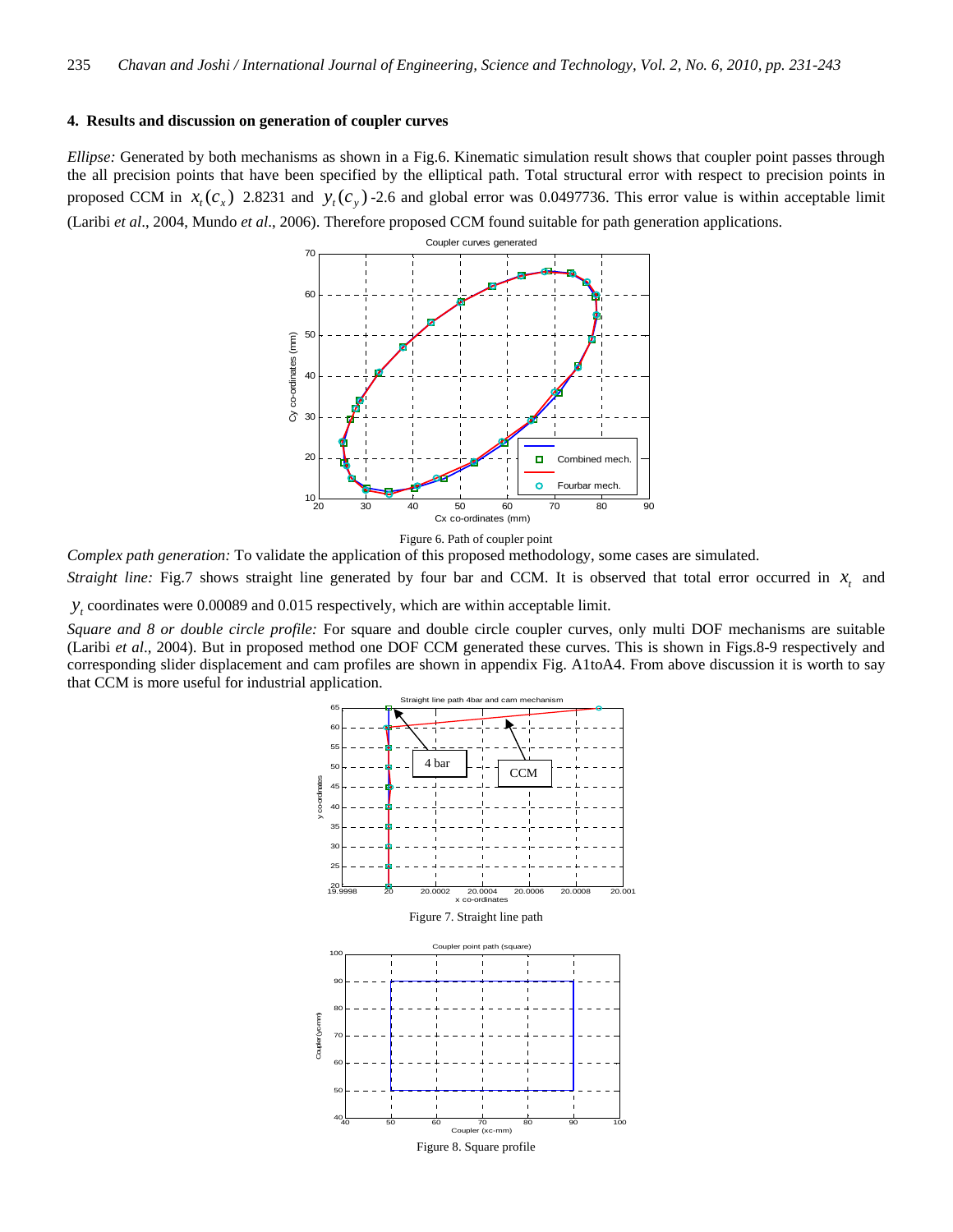

#### **5. Kinematic analysis of proposed CCM**

Kinematics deals with the study of relative motion between the various links of machine, ignoring the forces involve in producing that motion. Thus, kinematics is the study to determine the displacement, velocity and acceleration of the various links of a mechanism (Denavit, 1964, Sadler and Yang, 1994). This study is essential to analyze how the proposed mechanism transmitting or modifying the available mechanical energy to some kind of useful energy. Here, useful methods of the kinematic analysis of proposed CCM were discussed in following section. Very often, a mechanism with higher pairs can be replaced by an equivalent mechanism with lower pairs (Ghosh and Mallik, 2002, Shigley and Uicker, 1980). This equivalence is valid for studying only the instantaneous characteristics. The equivalent lower pair mechanism facilitates analysis as a certain amount of sliding takes place between connected in a higher pairs. Referring to Fig. 5, cam and follower contact forms higher pair. This pair was replaced in equivalent mechanism as per kinematic principle of motion transfer. Consequently kinematic equivalent of proposed CCM has been shown in Fig.10, for circular shape of coupler curve. Path of coupler point 'T' has finite and constant radius of curvature.



Figure 10. Kinematic equivalent mechanism for circular coupler path

Velocity of moving body is a vector quantity having the magnitude and direction. Rate of change of velocity is known as acceleration. Velocity and acceleration diagrams shown in Fig. 11, are drawn using a graphical method of relative point. Input link AB represents the cam, by knowing input velocity and acceleration following diagrams can be completed. Velocity and acceleration components are represented in Table. II

Table II. Components of velocity and acceleration (circular profile)

|  |  | $\begin{vmatrix} \n\text{lin} & & t & \hat{r} & \hat{r} & \hat{r} & \n\end{vmatrix}$ in the $\begin{vmatrix} t & t & t & t \\ \n\text{R} & t & t & t \n\end{vmatrix}$ |  |  |  |  |                                                                                                                                               |
|--|--|-----------------------------------------------------------------------------------------------------------------------------------------------------------------------|--|--|--|--|-----------------------------------------------------------------------------------------------------------------------------------------------|
|  |  | $AB \begin{bmatrix} B & b \\ A & a \end{bmatrix}$ - T (OT) TO $\begin{array}{ccc} xa & & \\ (xo) & & \end{array}$ tx - DE ED dy1 y1e -                                |  |  |  |  |                                                                                                                                               |
|  |  |                                                                                                                                                                       |  |  |  |  | $\begin{array}{ ccccccccccccccc }\n\hline\nBT & TB & by & ty & - & BDT & DT & x1t & dx1 & - & E & EO & - & - & ea(eo) \\ \hline\n\end{array}$ |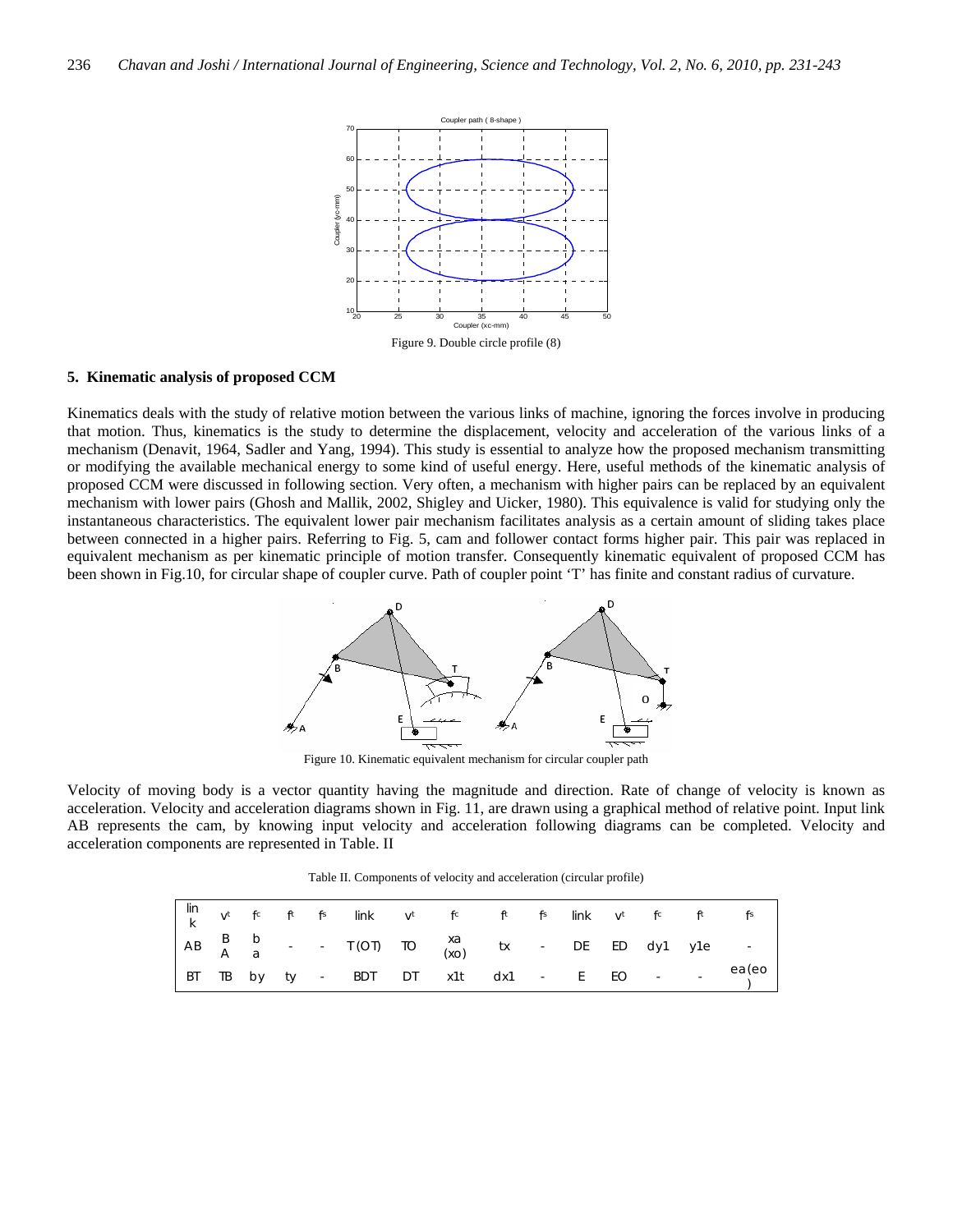

Figure 11. Velocity and acceleration diagrams for circular coupler path



Figure 12. Kinematic equivalent mechanism for elliptical coupler path

Fig.12 shows kinematic equivalent of CCM for elliptical shape of coupler curve. If the radius of curvature of the paths traversed by motion transfer points of all links comprising a mechanism is known, the acceleration analysis of the mechanism can be completed by relative point method. But in this case, radius of curvature of the motion transfer point 'T' is varying therefore relative point method was not directly applicable. So resulting equivalent of CCM has low degree of complexity it was analyzed by using normal acceleration method. Figs. 13-14 show velocity and acceleration diagrams, drawn by normal acceleration method. The steps to be followed in applying this method are i) Transfer the mechanism in to a simple one by changing the input link as slider 'E' ii) Perform the velocity analysis with this alternative input link, and determine true velocities iii) Draw an auxiliary acceleration diagram based on true velocities and zero acceleration of the alternative input link. Determine the normal component of acceleration of the floating point 'T' which has path of unknown radius of curvature iv) Construct the true acceleration diagram with the actual input acceleration, using the information obtained in above steps. Velocity and acceleration components are represented in Table. II

Table III. Components of velocity and acceleration (elliptical profile)



Figure 13.Velocity and auxiliary acceleration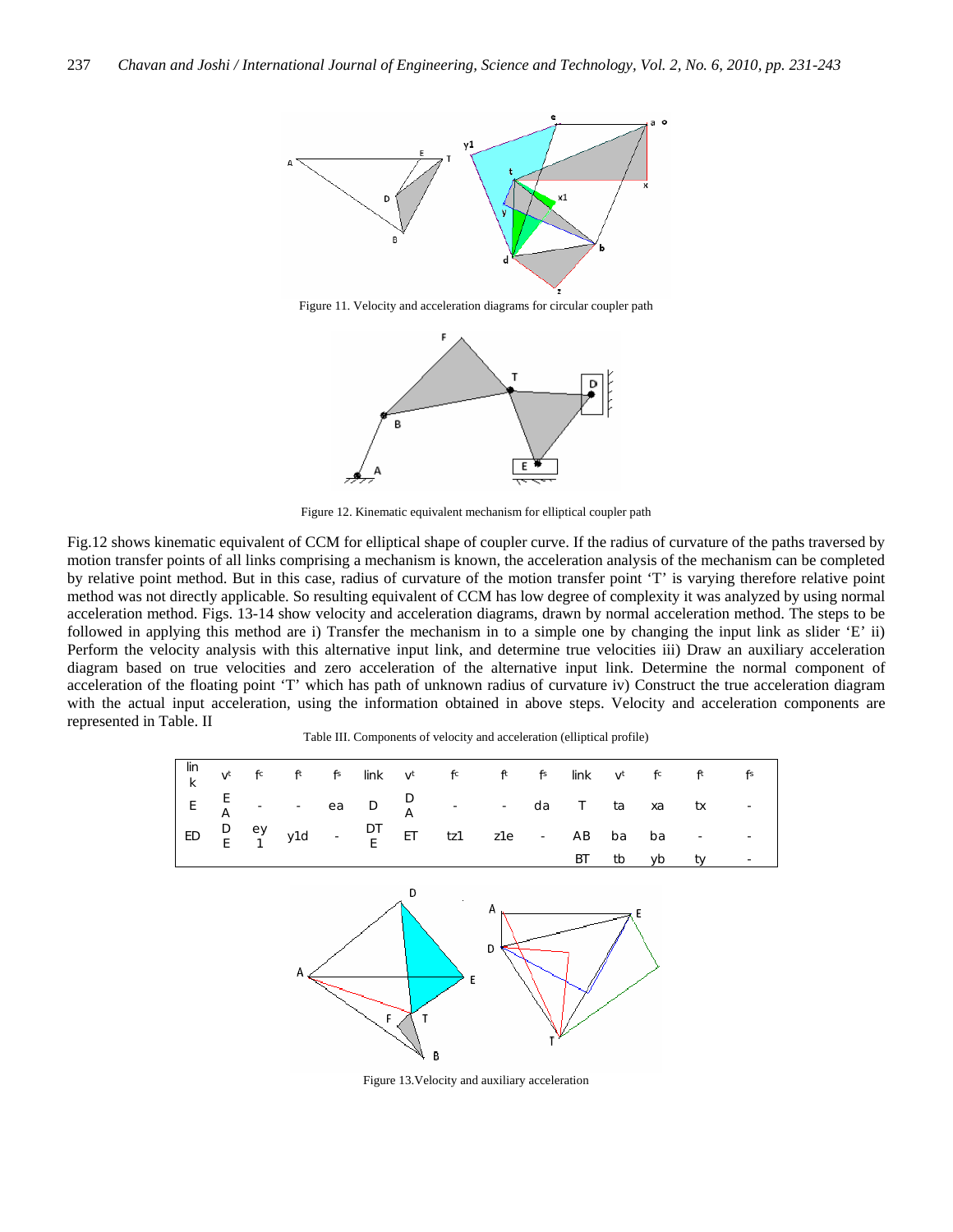

Figure 14.Actual acceleration

After completing these diagrams kinematic quantities (velocity and acceleration) of any link or any motion transfer points can be analyzed by doing vector calculation. This study shows how one can analyze proposed CCM for its equivalent mechanisms and kinematics.

#### **6. Dynamic stability of proposed CCM**

 In proposed mechanism (Fig.5), interface joint between cam and follower (slider) is maintained during the backward portion of the cycle by the return spring. However, if during this period negative acceleration is too high the joint separates, resulting in the undesirable phenomenon known as follower jump. A common way to analyze a follower jump is to create the single-degree of freedom model shown in Fig. 15. In this type of model,  $F_i(t)$  is the cam follower interface force,  $k_{eq}$  represents an equivalent linear spring stiffness of the system,  $c_{eq}$  linear viscous damper and  $m_{eq}$  an equivalent system of mass. Detail process of model

creation can be found in (Norton, 2002, Chen, 1980). Applying Newton's second law of motion to the system results

$$
F_i(t) = m_{eq} \ddot{x} + c_{eq} \dot{x} + k_{eq} (x + x_0)
$$
\n(6)

Where  $x_0$  is the initial spring deflection that creates the spring preload force  $F_0 = k_{eq} x_0$  The superimposed dots in equation (6) represent time derivatives. Also, in the simplified model, we assume that  $x(t) = s(t)$ . Therefore, relationships between kinematic and true quantities, equation (6) can be written as

$$
F_i(t) = \omega^2 m_{eq} s''(\theta) + \omega c_{eq} s'(\theta) + k_{eq}(s(\theta) + s_0)
$$
\n
$$
F_i(t)
$$
\n
$$
F_i(t)
$$
\n
$$
m_{eq}
$$
\n
$$
m_{eq}
$$
\n
$$
m_{eq}
$$
\n
$$
m_{eq}
$$
\n
$$
m_{eq}
$$
\n
$$
m_{eq}
$$
\n
$$
m_{eq}
$$
\n
$$
m_{eq}
$$
\n
$$
m_{eq}
$$
\n
$$
m_{eq}
$$
\n
$$
m_{eq}
$$
\n
$$
m_{eq}
$$
\n
$$
m_{eq}
$$
\n
$$
m_{eq}
$$
\n
$$
m_{eq}
$$
\n
$$
m_{eq}
$$
\n
$$
m_{eq}
$$
\n
$$
m_{eq}
$$
\n
$$
m_{eq}
$$
\n
$$
m_{eq}
$$
\n
$$
m_{eq}
$$
\n
$$
m_{eq}
$$
\n
$$
m_{eq}
$$
\n
$$
m_{eq}
$$
\n
$$
m_{eq}
$$
\n
$$
m_{eq}
$$
\n
$$
m_{eq}
$$
\n
$$
m_{eq}
$$
\n
$$
m_{eq}
$$
\n
$$
m_{eq}
$$
\n
$$
m_{eq}
$$
\n
$$
m_{eq}
$$
\n
$$
m_{eq}
$$
\n
$$
m_{eq}
$$
\n
$$
m_{eq}
$$
\n
$$
m_{eq}
$$
\n
$$
m_{eq}
$$
\n
$$
m_{eq}
$$
\n
$$
m_{eq}
$$
\n
$$
m_{eq}
$$
\n
$$
m_{eq}
$$
\n
$$
m_{eq}
$$
\n
$$
m_{eq}
$$
\n
$$
m_{eq}
$$
\n
$$
m_{eq}
$$
\n
$$
m_{eq}
$$
\n
$$
m_{eq}
$$
\n
$$
m_{eq}
$$
\n
$$
m_{eq}
$$
\n
$$
m_{eq}
$$
\n
$$
m_{eq}
$$
\n
$$
m_{eq}
$$
\n
$$
m_{eq}
$$

*Figure.*15 Single degree freedom model

To maintain the interface joint requires that  $F_i(t)$  be greater than zero. Impending follower jump is predicted when the interface force goes to zero. Furthermore, because of the  $\omega^2$  factor, the acceleration is especially important in reducing the interface force during the fall portion of the cycle.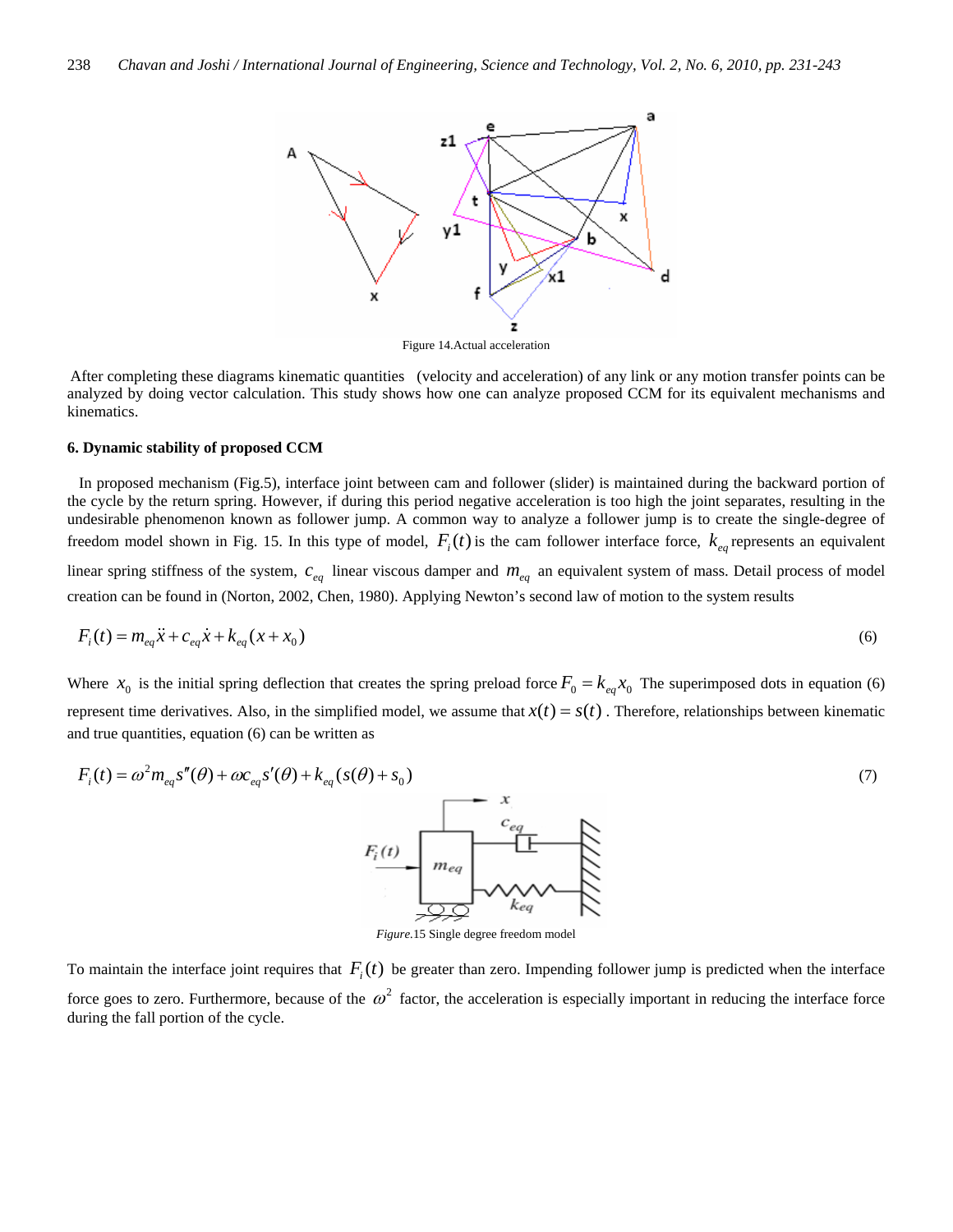

Figure 16.Matlab model

MATLAB is the suitable tool for computation and mechanism simulation. In this work, simulation using MATLAB progamming and SIMULINK toolbox was perform to study the dynamic stability of proposed CCM. Matlab script files and simulink model were developed shown in Fig. 16.



Fig.17 a-c shows dynamic response of slider in various cases of coupler curves. It is observed that trends of dynamic response and kinematic curves (shown in Fig.3, A1 and A3) similar. It means that well concurrence between kinematic and dynamic quantities of all cases. Also there is no separation of interface joint between cam and slider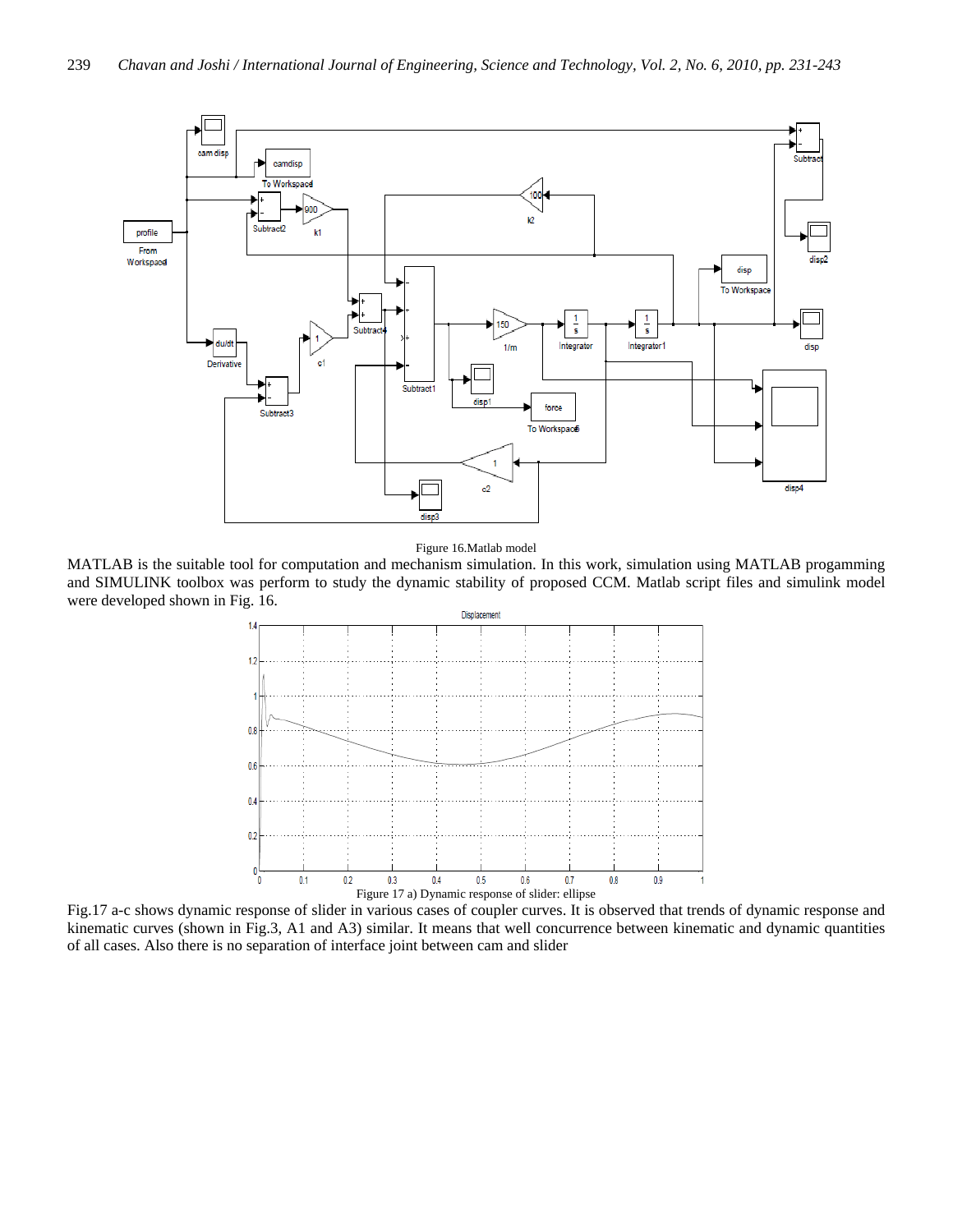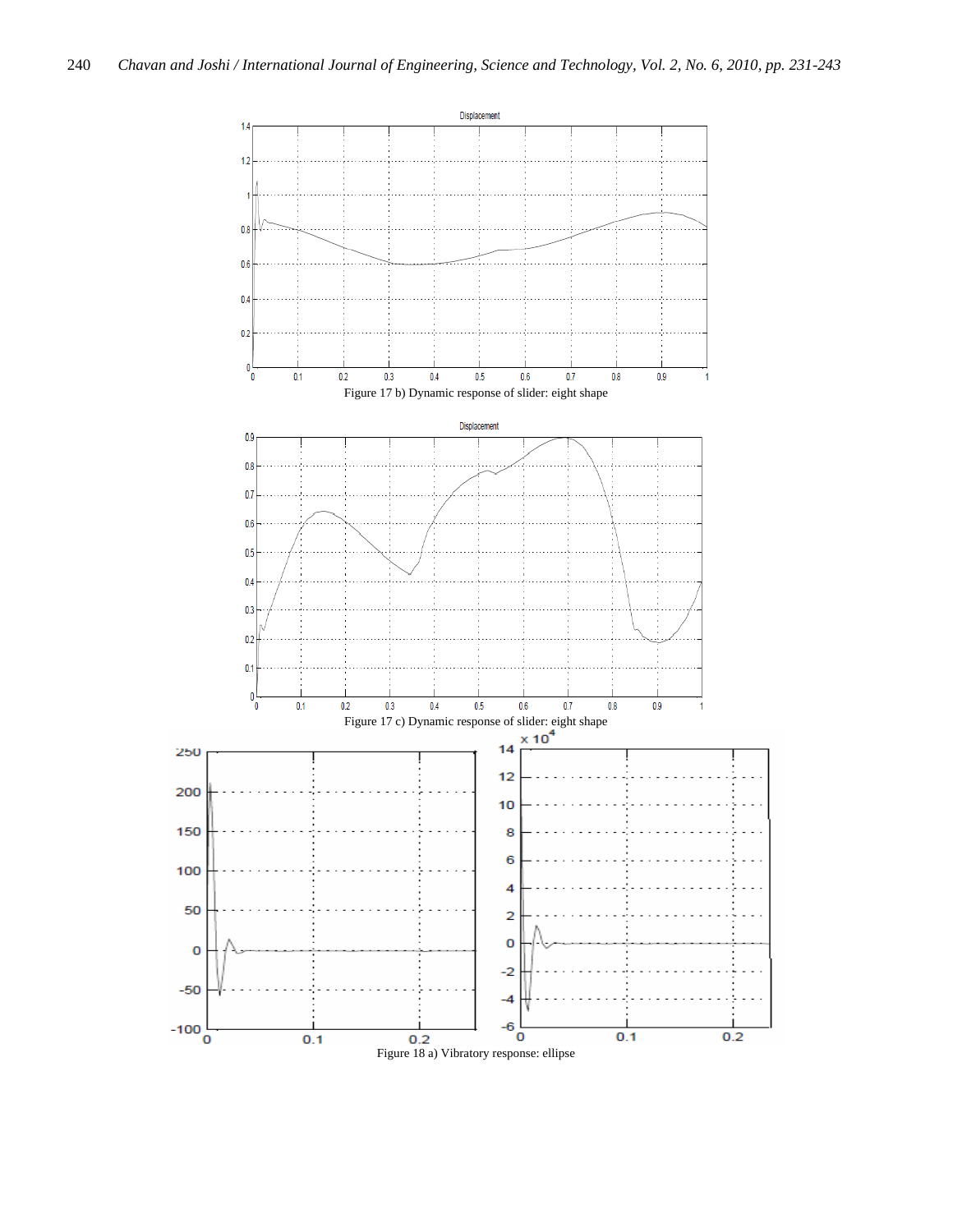

Fig.18 a-c shows vibratory response of a proposed CCM in various cases of coupler curves. In each case time-amplitude plots and their derivative were studied. It is observed that motion of mechanism reach to stable state (less or zero amplitude) quickly. This property is highly desirable for any mechanical system. Thus, this analysis shows that proposed mechanism is dynamically stable.

# **7. Conclusion**

 A new mechanism has been proposed for precise and complex path generation with infinite number of precision points. Resulting mechanism was kinematical compound and low degree of complexity. Kinematic and dynamic point of view mechanism found stable. In industrial applications to generate the coupler curves in different shapes, proposed combined planar cam mechanisms are suitable. Genetic algorithm technique can be used effectively in the synthesis of mechanisms. Future work will be to develop CCM for automotive valve train applications, including variable lift and timing.

#### **Nomenclature**

 $x_t$ ,  $y_t$  - Precision or target points (coordinates of cutting shape or profile) in  $\neq$  and  $\neq$  direction

 $s, s_{\text{max}}, s_{\text{min}}$  - Slider displacement

- *r*  Link length
- $x, \dot{x}, \ddot{x}$  Dynamic displacement, velocity and acceleration
- $\omega$  Angular velocity of cam
- $v<sup>t</sup>$  Tangential velocity
- $f^c$  Centripetal acceleration
- $f^t$  Tangential acceleration
- $f^s$  Sliding acceleration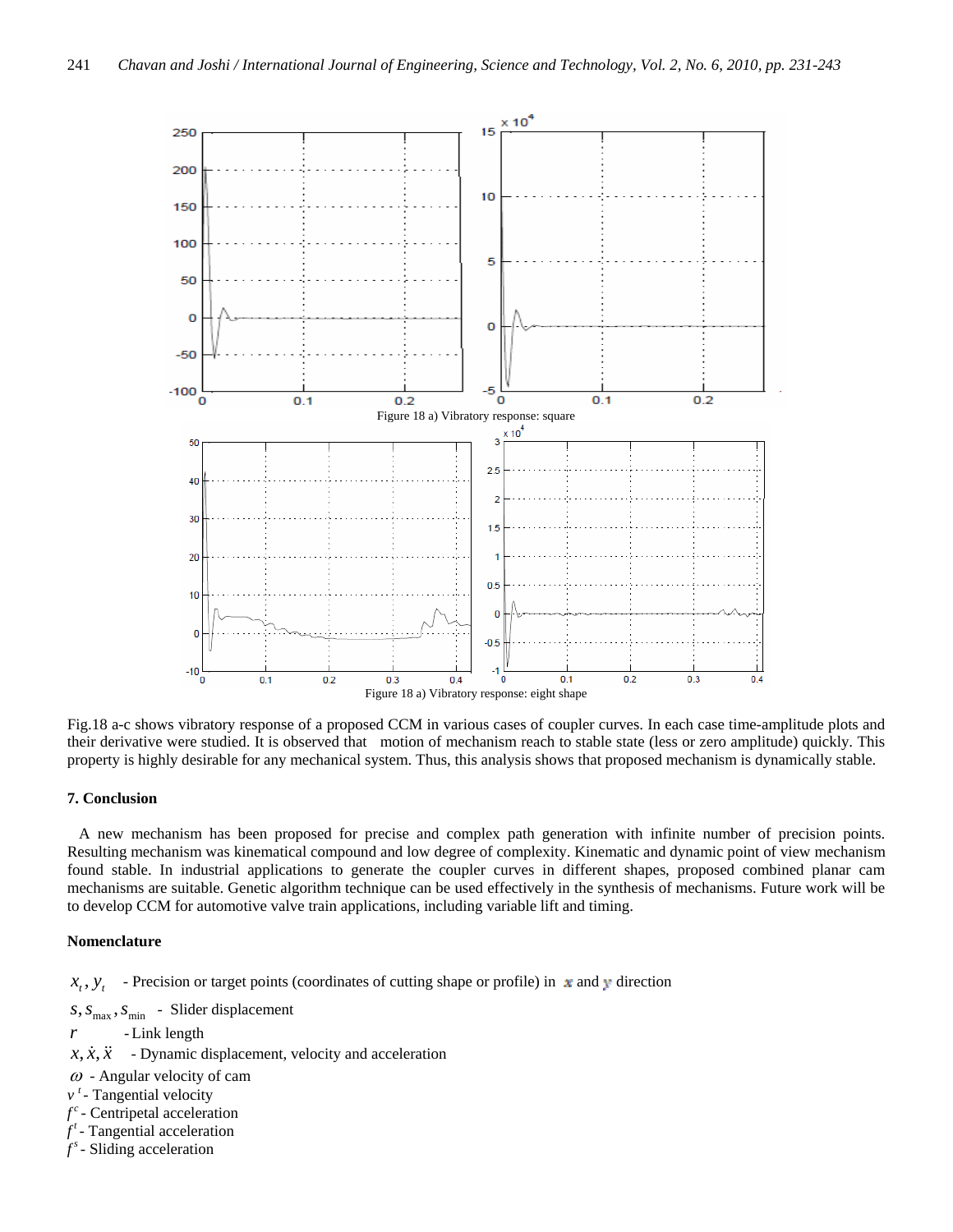

# **Acknowledgment**

The author would like to acknowledge the University of Pune, BCUD for financial support. (Grant No: BCUD/OSD/184/09)